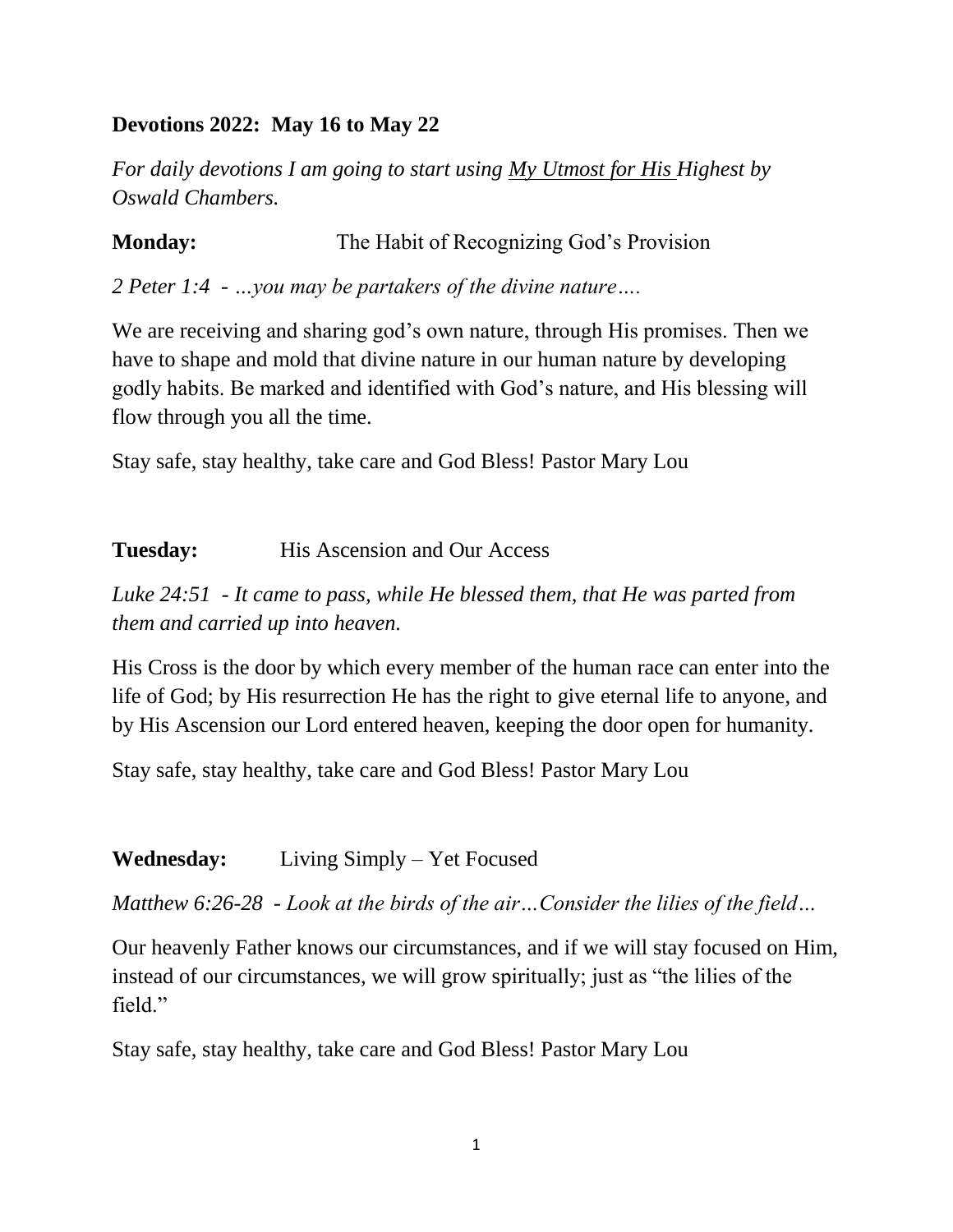## **Thursday:** "Out of the Wreck I Rise"

*Romans 8:35 - Who shall separate us from the love of Christ?*

God does not keep His child immune from adversity and trouble. And He says that we are supper-victors in the midst of them, not because of our own ingenuity, nor because of our courage, but because not one of them affects our essential relationship with God in Jesus Christ.

Stay safe, stay healthy, take care and God Bless! Pastor Mary Lou

## **Friday:** Take Possession of Our Own Soul

## *Luke 21:19 - By your patience possess your souls.*

There are certain things in life that we need not pray about; moods, for instance. We will never get rid of moodiness by praying, but by kicking it out of our lives. The Christian life is one of spiritual courage and determination lived out in our flesh.

Stay safe, stay healthy, take care and God Bless! Pastor Mary Lou

# **Saturday:** Having God's "Unreasonable Faith"

*Matthew 6:33 - Seek first the kingdom of God and His righteousness, and all these things shall be added to you.*

Jesus is teaching that His disciple must make his relationship with God the dominating focus of his life, and be cautiously carefree about everything else in comparison with that. The greatest concern of life is to place our relationship with God first, and everything else second.

Stay safe, stay healthy, take care and God Bless! Pastor Mary Lou